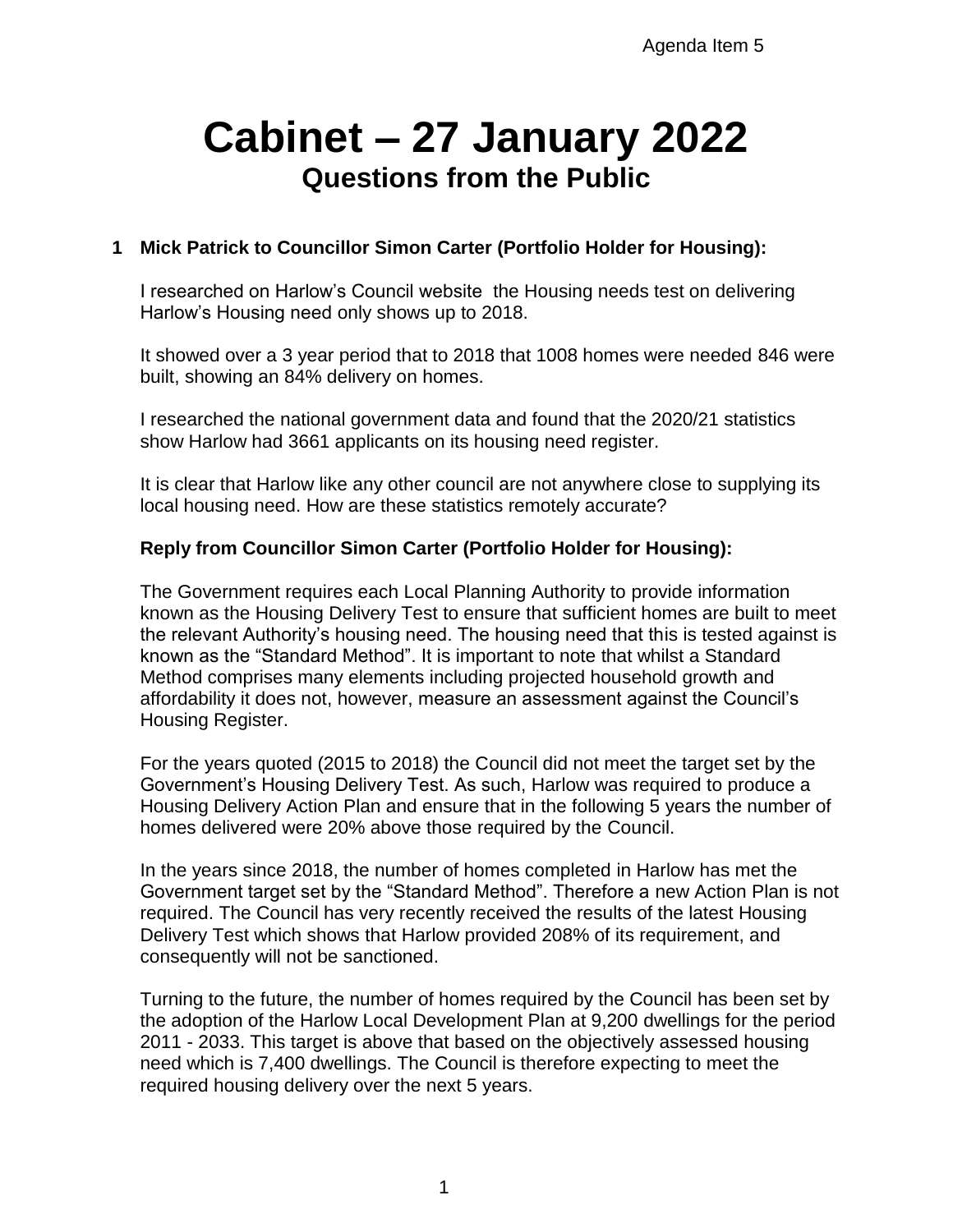## **2 Nicholas Taylor to Councillor Nicky Purse (Portfolio Holder for Environment):**

On 1 May 2019 the then Leader of the Council had asked residents for suggestions as to where more off street parking could be constructed within housing estates. He was asked at Full Council on 28 January 2021 about the progress being made to create these spaces, he responded by saying that six sites had been given priority, these being 12 spaces at Shawbridge, 15 spaces at Wharley Hook, 6 spaces at Pear Tree Mead, 15 Spaces at Spinning Wheel Mead, an unspecified number at Bishopsfield and subject to Planning Permission 8 spaces between Five Acres and Barn Mead. Other sites would be subject to a robust assessment and it was hoped to complete the sites being given priority in 2021/2022.

Can you tell me how many of the sites identified as long ago as 2019 have been completed and what progress has been made in carrying out the robust assessment of other sites?

## **Reply from Councillor Nicky Purse (Portfolio Holder for Environment):**

The parking schemes that were identified in 2019 are progressing and are due to conclude by 31 March 2022.

We are committed to delivering long term parking solutions in as many estates as possible and we will be making announcements and consulting on those proposals in due course.

## **3 Nicholas Taylor to Councillor Russell Perrin (Leader of the Council):**

At the Cabinet meeting held on 27 February 2020 the then Leader of the Council was asked about the future of Occasio House. He responded by saying that the Council was in discussion with the building's owner but for commercial reasons was unable to say any more. Nearly two years have elapsed since then. Can you tell me what progress if any has been made to get this property back into use?

#### **Reply from Councillor Russell Perrin (Leader of the Council):**

I can confirm that Harlow Council is currently in discussions with the owners of Occasio House about the purchase of the site by the Council to enable its redevelopment. These discussions are ongoing and I am unable to say more at the moment but I do expect this to have been brought to a conclusion by the end of April.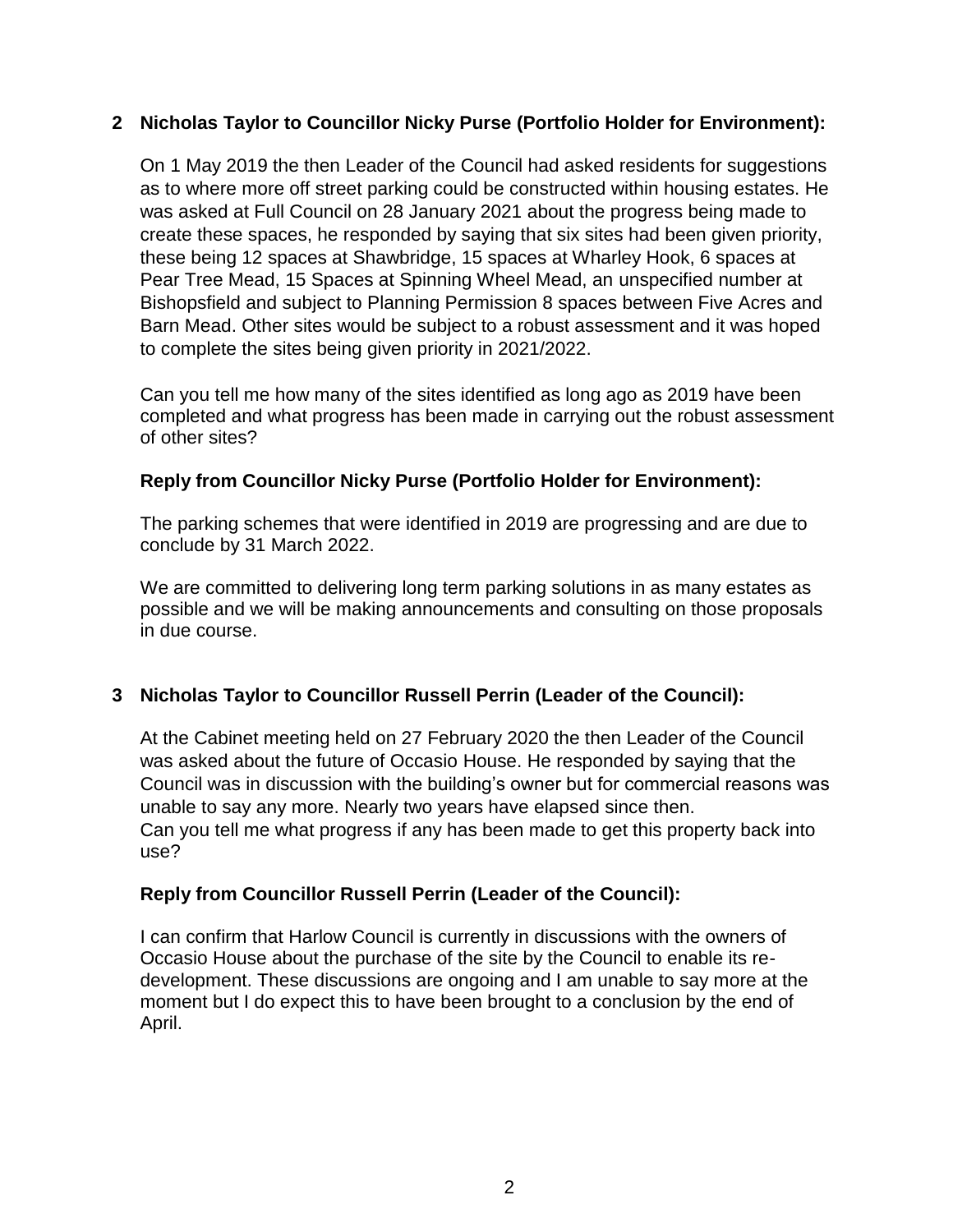#### **4 Alan Leverett to Councillor Alastair Gunn (Portfolio Holder for Governance):**

I was interested to see from the local newspaper recently that Epping Forest DC intend to build a multi storey car park on its car park just off the High Street in Epping, which not only will see a big increase in the number of parking spaces but will also include 50 electric car charging points. This work is being done to encourage more visitors to Epping. Harlow Councils present programme of getting a handful of electric charging points installed in places other than in the town centre will do nothing to attract more visitors to Harlow Town Centre.

What priority will the Council give within its three year Strategy to increase the number of charging points in the Town Centre and across the town and has the Council set a target for the number of spaces that will be provided during this period?

## **Reply from Councillor Alastair Gunn (Portfolio Holder for Governance):**

The Council recognises the importance of charging facilities for electric vehicles and while plug-in-hybrid, battery electric, range-extended electric, or fuel cell electric cars currently comprise some 3.3 % only of the fleet nationally, with pure electric vehicles being a smaller proportion, it is aware of the forthcoming prohibition of sales of internal combustion-engined cars in 2030 and expects the market to react to that and the proportion of electric vehicles in the fleet to rise quickly as a result.

This understanding will be reflected in the Council's forthcoming overarching Climate Change Strategy and is already reflected in a range of recently adopted planning policies. Furthermore, the Council is seeking to establish a town wide EV charge point policy, which an officer working group will develop under the oversight of a cross-party member steering group.

Regarding provision for town centre users the Council's position may contrast with that of other authorities who may directly control town centre parking provision and have the opportunity to make provision during redevelopment.

At present, parking provision in Harlow's town centre is largely privately owned meaning that, historically, the Council has had limited means of directly influencing provision. However it has engaged with owners regarding their plans, and there has been positive reaction in some quarters. The Council looks forward to learning about more specific proposals in the near future. There will of course be very substantial development opportunities arising in the forthcoming regeneration of the town centre and naturally the Council will apply its policy to ensure that new developments have appropriate provision for electric vehicle parking.

The Council will also be contributing to shifting the emphasis away from personal motorised transport through its work with HGGT on Active Transport Corridors which